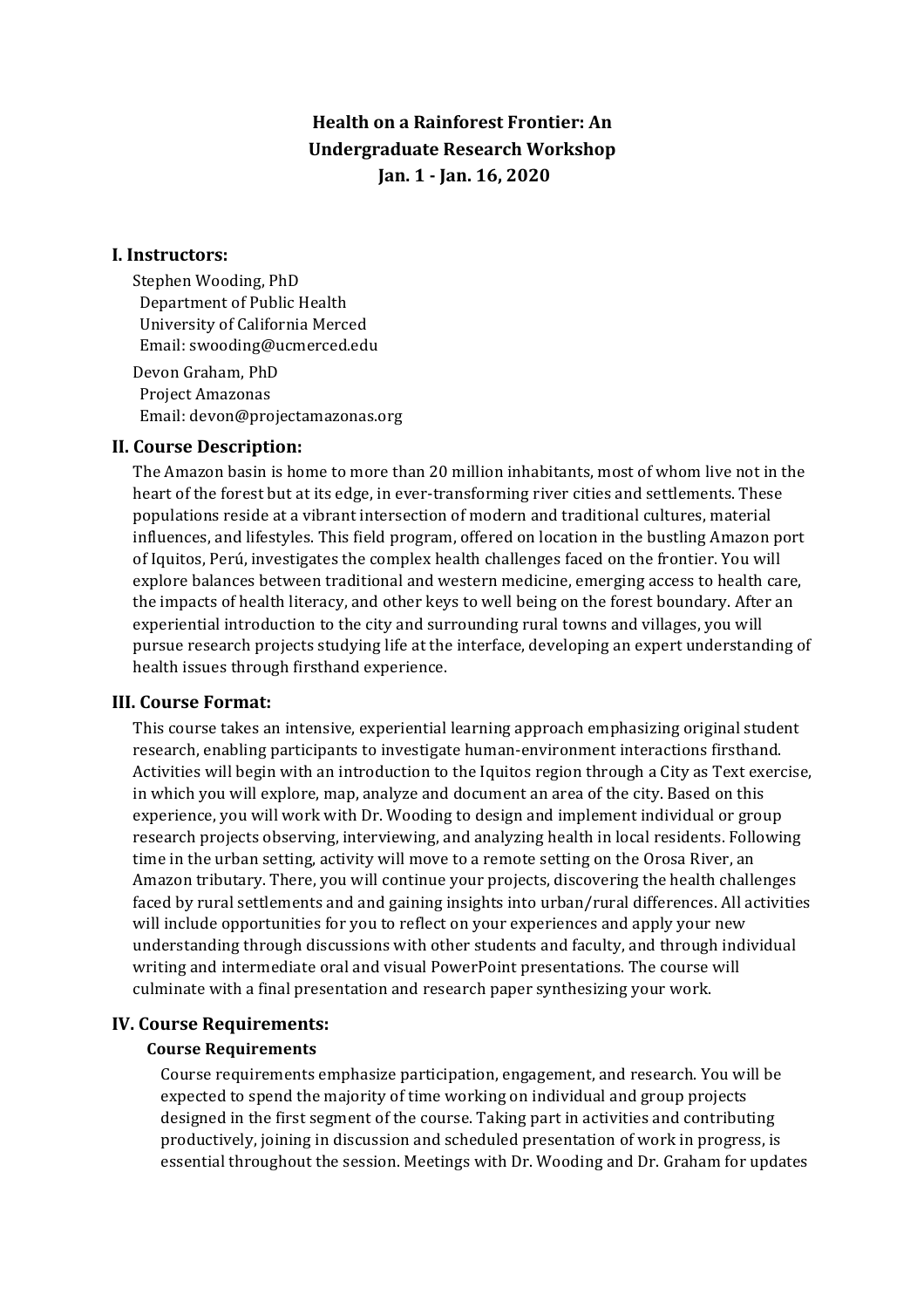and advising will be daily. Group presentations at the end of the session are also compulsory.

# **V. Information Packets**

Detailed information about several aspects of the course is provided in supplementary resource packets.

- (i) Travel Contains information needed for travel to and from Iquitos, and your stay in Perú. It specifies dates of travel, destination airports, necessary official documents, and sources of guidance on vaccinations and medications, along with advice for packing, internet connectivity and phone communication.
- (ii) Assignment Instructions Contains detailed instructions for the completion of assignments such as pre-proposals, research proposals, and journal entries. It also provides advice on carrying out health research in their field, including ethical concerns and strategies for approaching and interviewing subjects.
- (iii) Recommended Resources An organized list of articles, chapters, video recordings, podcasts, and internet resources likely to add to your research but beyond those required for the course. As with the required materials, most of these will be available electronically throughout the course but you must provide your own copies of books.
- (iv) Electronic Library This packet will be provided to you electronically. It contains copies of all required and recommended resources for the course, including Resource Packets (i), (ii), and (iii), although it does not contain copies of the required or recommended books.

# **VI. Readings and Resources**

Reading and resource assignments will be covered according to the course schedule in Section XII. You must bring your own copies of the two required books (in section A below), Hemming  $(2009)$  and Walraven  $(2011)$ . The required articles, chapters, videos, and podcasts will be provided in electronic format and available throughout the course. Additional resources are listed in the packet, *Recommended Resources*. As with the required books, books you choose to read on your own must be obtained in hard copy, but the suggested articles, chapters, videos, and podcasts will be available in electronic format throughout. Use of the internet as a further resource is welcomed, although it should be noted that access will be unavailable in remote areas.

## **A. Required Books**

Hemming, J (2009). *Tree of Rivers: The Story of the Amazon*. London, Thames & Hudson. Walraven, G (2011). *Health and Poverty: Global Health Problems and Solutions.* Earthscan, Washington, DC.

## **B. Required Articles and Chapters**

- Alexiades, MN, Lacaze, D (1996). *FENAMAD's program in traditional medicine: an integrated approach to health care in the Peruvian Amazon.* Chapter 26 in *Medicinal Resources of the Tropical Forest*. Balick, MJ, Elisabetsky, E, Laird, SA (Eds.), Columbia University Press, New York.
- Bristol, N (2009). Dying to give birth: fighting maternal mortality in Perú. *Health Affairs* 28:997-1002.
- Bussman, RW (2013). The globalization of traditional medicine in northern Perú: from shamanism to molecules. *Evidence-Based Complementary and Alternative Medicine* 2013, Article ID 291903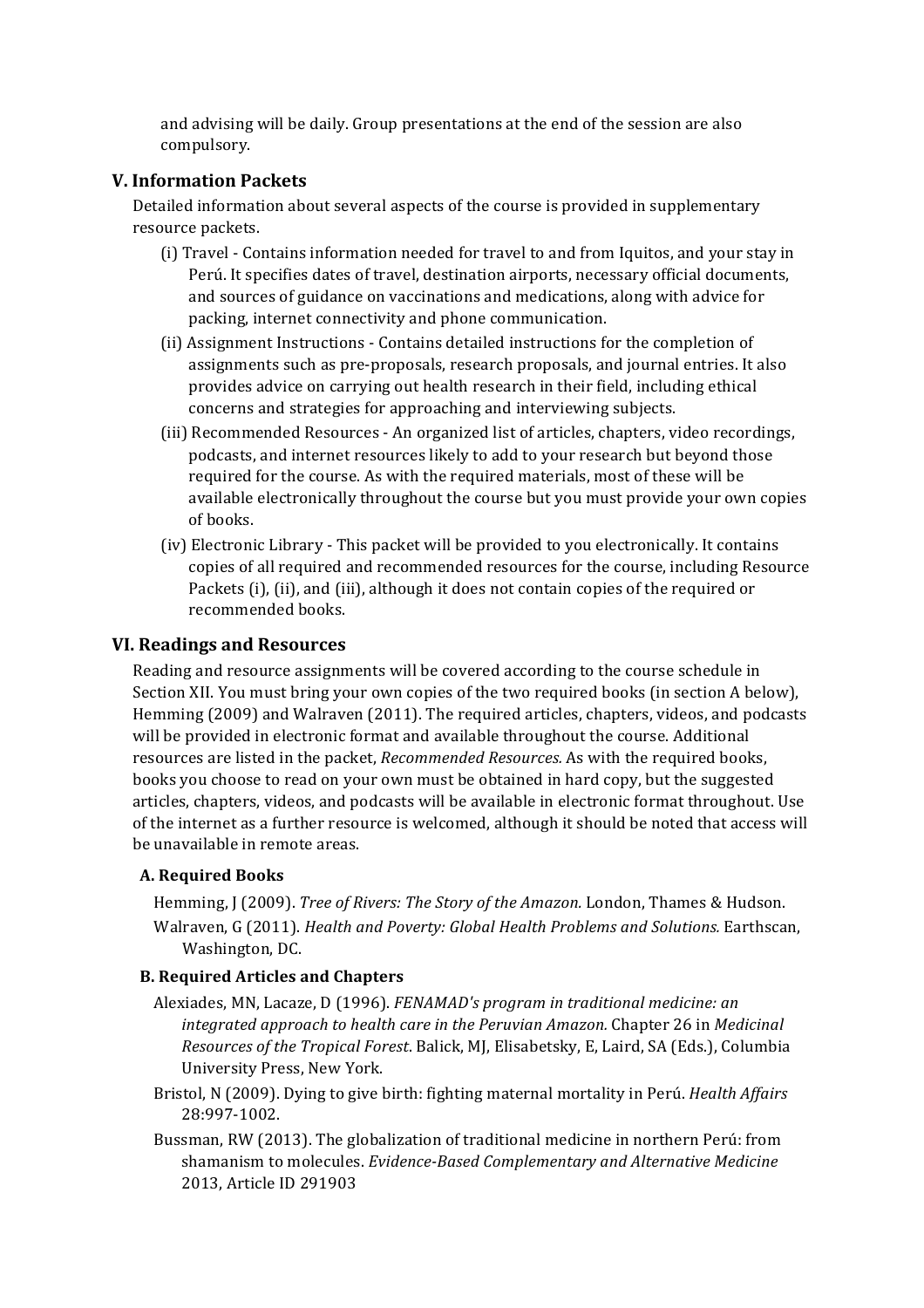- Emperaire, L, Eloy, L (2014). Amerindian agriculture in an urbanizing Amazonia (Rio Negro, Brazil). *Bulletin of Latin American Research* 34:70-84.
- Gorman, P (2015). *Dengue in Iquitos, Perú.* Huffington Post. http://www.huffingtonpost.com/peter-gorman/dengue-in-iquitos-Perú\_b\_831814.html
- Goulding, M (1993). Flooded forests of the Amazon. *Scientific American* 268:114-120.
- Kricher, JC (2011). Chapters 2, 3, and 4 in *Tropical Ecology*. Princeton University Press, Princeton, NJ.
- Mann, CC (2005). *Amazonia.* Chapter 9 in 1491: New Revelations of the Americas before *Columbus.* New York, Alfred A. Knopf.
- Olson, SH, Gangnon, R, Elguero, E, Durieux, L, Guegan, J-F, Foley, JA, Patz, JA (2009). Links between climate, malaria, and wetlands in the Amazon basin. *Emerging Infectious Diseases* 14:659-662.
- Stoddard ST, Wearing HJ, Reiner RC Jr, Morrison AC, Astete H, Vilcarromero S, Alvarez C, Ramal-Asayag C, Sihuincha M, Rocha C, Halsey ES, Scott TW, Kochel TJ, Forshey BM. (2014). Long-term and seasonal dynamics of dengue in Iquitos, Perú. *PLoS Neglected Tropical Diseases* 7:e3003.
- Wilson, DJ (1999). Amazonian Villages and Chiefdoms. Chapter 6 in *Indigenous South* Americans of the Past and Present: An Ecological Perspective. Westview Press, Boulder, CO.
- UNICEF (2009). *Climate Change and Children in the Brazilian Amazon Region.*

#### **C. Required Videos**

- *The Mega Cities in the Mighty Amazon River Belem and Manaus* (Travel Planet) (1h36m43s) https://www.youtube.com/watch?v=hIVzVG393ik
- *Wild Amazon* (National Geographic) (43m30s)
	- https://www.youtube.com/watch?v=GRnWNub1qMA

## **D. Required Podcasts**

Charles, D (2011). *In Heart Of Amazon, A Natural Lab To Study Diseases*. National Public Radio http://www.npr.org/2011/06/09/137062165/in-heart-of-amazon-a-naturallab-to-study-diseases

Graber, C, Mirsky, S (2015). Humans and the Amazon: A 13,000-Year Coexistence (Podcast). *Scientific American* (17m58s) http://www.scientificamerican.com/podcast/episode/humans-and-the-amazon-a-13- 000-year-coexistence

## **VII. Pre-Course Assignments**

#### **A. Reading, Viewing, and Audio Sources**

The health opportunities and challenges faced by Amazonian populations are unfamiliar to most of us. As a first step toward understanding them in detail and developing an ability to investigate on your own, read and study the materials assigned in Section VII. These provide a portrait of the man-made and natural environments of the Amazon, and illustrate their complex health connections. Keep track of issues that interest you. Explore other articles and chapters, videos, and podcasts in *Recommended Resources*, and consult outside sources on your own as well, taking notes along the way.

#### **B. Research Pre-Proposals**

Following your background reading, write two pre-proposals on health issues you would like to study in Perú, following the guidelines in the attached packet, *Assignment*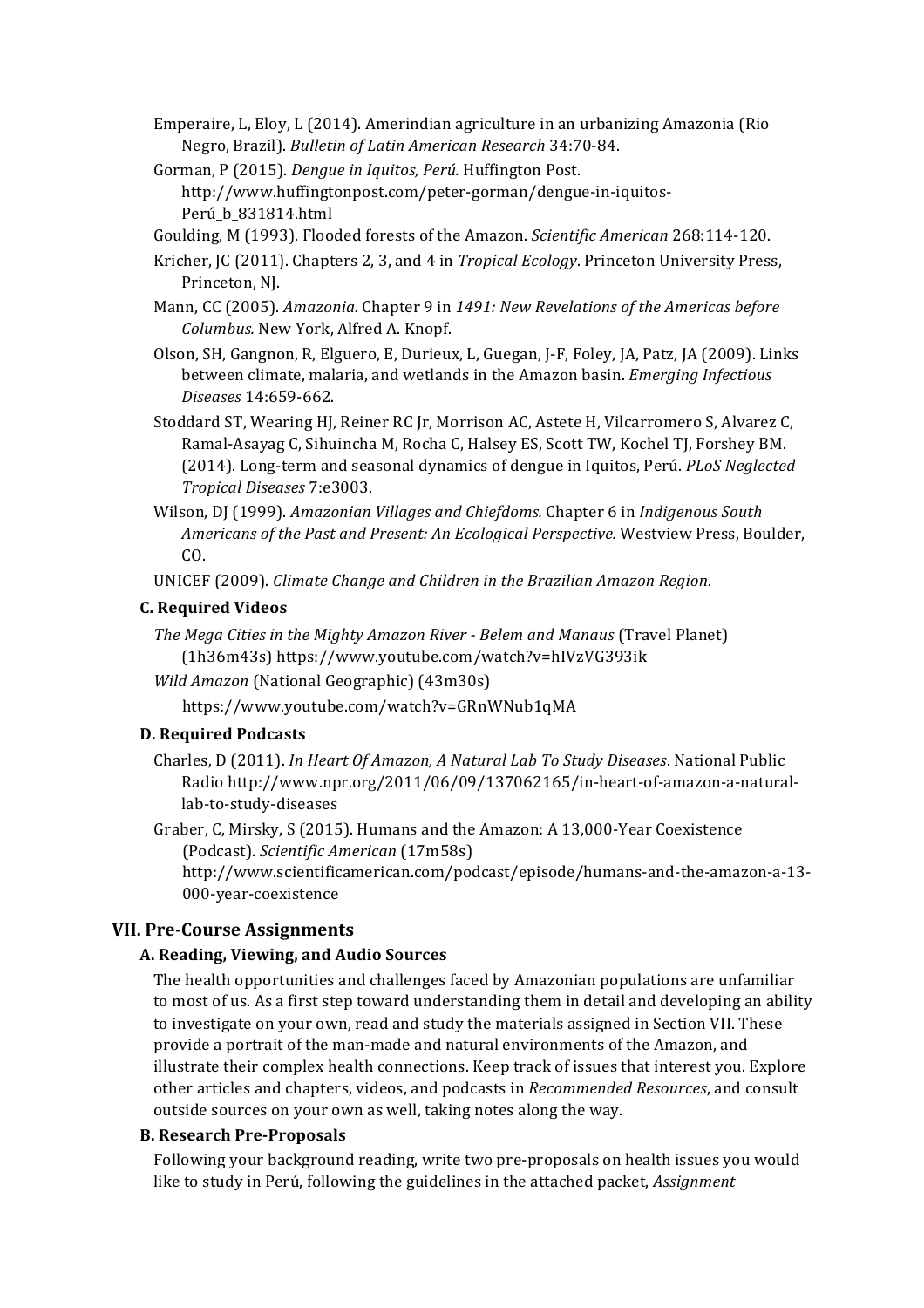*Instructions*. Each pre-proposal should be a single page in length with four labeled sections: (i) *Title* - A brief description of your proposed research, (ii) *Issue* - A oneparagraph background describing an observation you found interesting in our readings, (iii) *Question* - A single sentence research question relating to the issue, and (iv) *Approach* - A one-paragraph overview of the methods you could use to answer the question. This assignment should be emailed to Dr. Wooding six weeks prior to the start of the course.

#### **C. Meetings with the Professor**

You are invited to meet with the instructors prior to the course to discuss general requirements, research ideas, and questions related to travel and living in Perú. Two meetings focused on project design are required, which can take place in person, by phone, or by Skype. The first will take place six weeks before the course opening in Perú. The second will take place two weeks before. At these meetings, Dr. Wooding will work closely with you to develop a feasible and rewarding project for your time in the Amazon.

## **D. Primary Research Proposal**

Using your notes, resources, and ideas from discussions with instructors and others, prepare a proposal describing your planned project. Detailed guidelines for organization and content are provided in the *Assignment Instructions* packet. In brief, explain the factual background and observations that interest you, their relevance to residents of the rainforest frontier, the questions you will be asking, and your step-by-step approach to answering them. Note that although projects must conform to academic norms of accuracy and rigor, creativity is encouraged and multidisciplinary approaches are welcomed. In addition to writing the proposal, anticipate discussing it at a group meeting on the first day of the course in a session centered on sharing ideas and refining objectives.

## **E. Expectations Travel Assignment**

While you are in the air on your flight to Lima, Perú, take 15-30 minutes to write about your expectations, anticipations, and even your apprehensions about your upcoming trip. You may write in your journal or on your laptop. Be prepared to share some of these expectations during the first days the group is in Iquitos, Perú. We will ask you to turn in this assignment in the first days of the course. Later on, if you wish to add an addendum to your "expectations" writings, you are invited to do so.

## **IIX. Journal Keeping**

You must keep a journal throughout the course. It may be kept by hand in a notebook or electronically (on laptop) according to your preference. Entries should informally recount both research progress and thoughts about work and travel. The goal of the journal is to serve as a personal record of your time in Perú, so the format and content are up to you. Some example entries are included in the *Assignment Instructions* packet. Dr. Wooding will spot-check your journal from time to time to learn about your progress.

## **IX. Research and Group Participation**

As an intensive course, this session requires full-time participation in both individual research and group work throughout. Plan to dedicate your time to the activities and hours detailed below in Section XI, which are required for all students. Days are not intended to be grueling, but they are typically fully occupied by a combination of work on research projects, group activities, travel, and free time.

## **X. Final Presentation**

Near the end of the course, as your research work comes to a close, you will make a final presentation to the group. Here, you will discuss the observations that first motivated your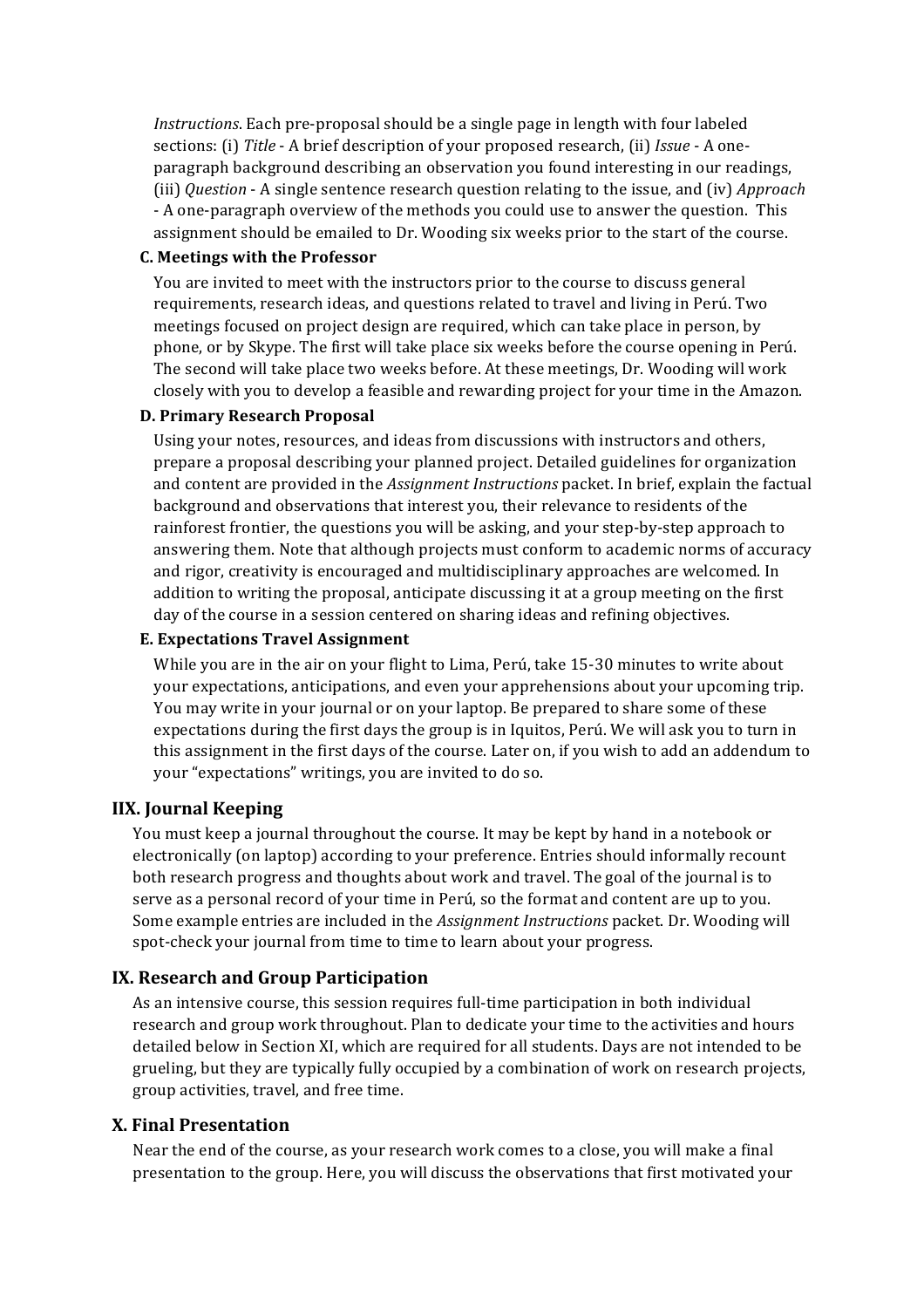research, your question, your methods of investigation, your findings, and the implications of your results for public health improvements in the Iquitos region. It is recognized that the projects in this course are diverse, particularly with multidisciplinary studies, and considerable leeway in presentation content will be organized through consultation with Dr. Wooding. As described in *Assignment Instructions*, the presentation will be 10 minutes in length, during which you will show PowerPoint slides illustrating your work, explain it, and answer questions from Dr. Wooding and the group.

# **XI. Schedule**

The trip schedule below details required time committments and activities. The remaining hours can be used according to your preference. Note that the active nature of the course may require occasional changes.

## **Day 1: Arrive in Iquitos**

You should arrive in Iquitos, Perú by this date, by mid-afternoon at the latest. There are few international flights to Iquitos, and most participants will need to fly via Lima, Perú. Many flights between the US and Lima are overnight flights, so the majority of participants will need to depart the US on Dec. 31. Please be sure to leave ample time between connecting flights to allow for weather delays. Refer to the "Getting There" document in your information package for details on flights to Perú, navigating airports, contact information, and how to get to Hostal El Colibrí (our hotel) once you arrive in Iquitos.

| $5:00 - 5:30P$ | Meet in lobby of Hostal El Colibrí for informal introductions and a brief<br>safety orientation. |
|----------------|--------------------------------------------------------------------------------------------------|
| $5:30 - 7:00P$ | Walk to the nearby Restaurante Fitzcarraldo for hors d'oeuvres and<br>refreshments.              |
| $7:00 - 7:15P$ | Discuss schedule and a writing assignment for the following day.                                 |
|                |                                                                                                  |

Next-Day Assignment - First Impressions Essay (to be described by Dr. Wooding)

## **Day 2: Iquitos**

| 7:00 - 8:00A   | Breakfast at El Colibrí*                                                  |
|----------------|---------------------------------------------------------------------------|
| $8:00 - 8:30A$ | Discussion of First Impressions assignment                                |
| $8:30 - 9:00A$ | Instructions and division of students into City as Text (CAT) exploration |
|                | groups to visit one of the following potential destinations:              |

- Bellavista Nanay
- Belen Marketplace
- San Iuan Plaza
- Punchana Plaza
- Puerto de Productores
- Puerto Masuza

| $9:00A - 1:30P$ | <b>CAT Explorations</b>                                                 |
|-----------------|-------------------------------------------------------------------------|
| $1:30 - 2:30P$  | Return to El Colibrí, write up observations for group CAT presentations |
| $2:30 - 4:30P$  | Presentations by groups (15 minutes maximum per group)                  |
| $4:30 - 5:00P$  | Wrap-up of the day's activities, overview of agenda for following day   |
| 6:30P           | Dinner at El Mesón restaurant, on the riverfront <sup>*</sup>           |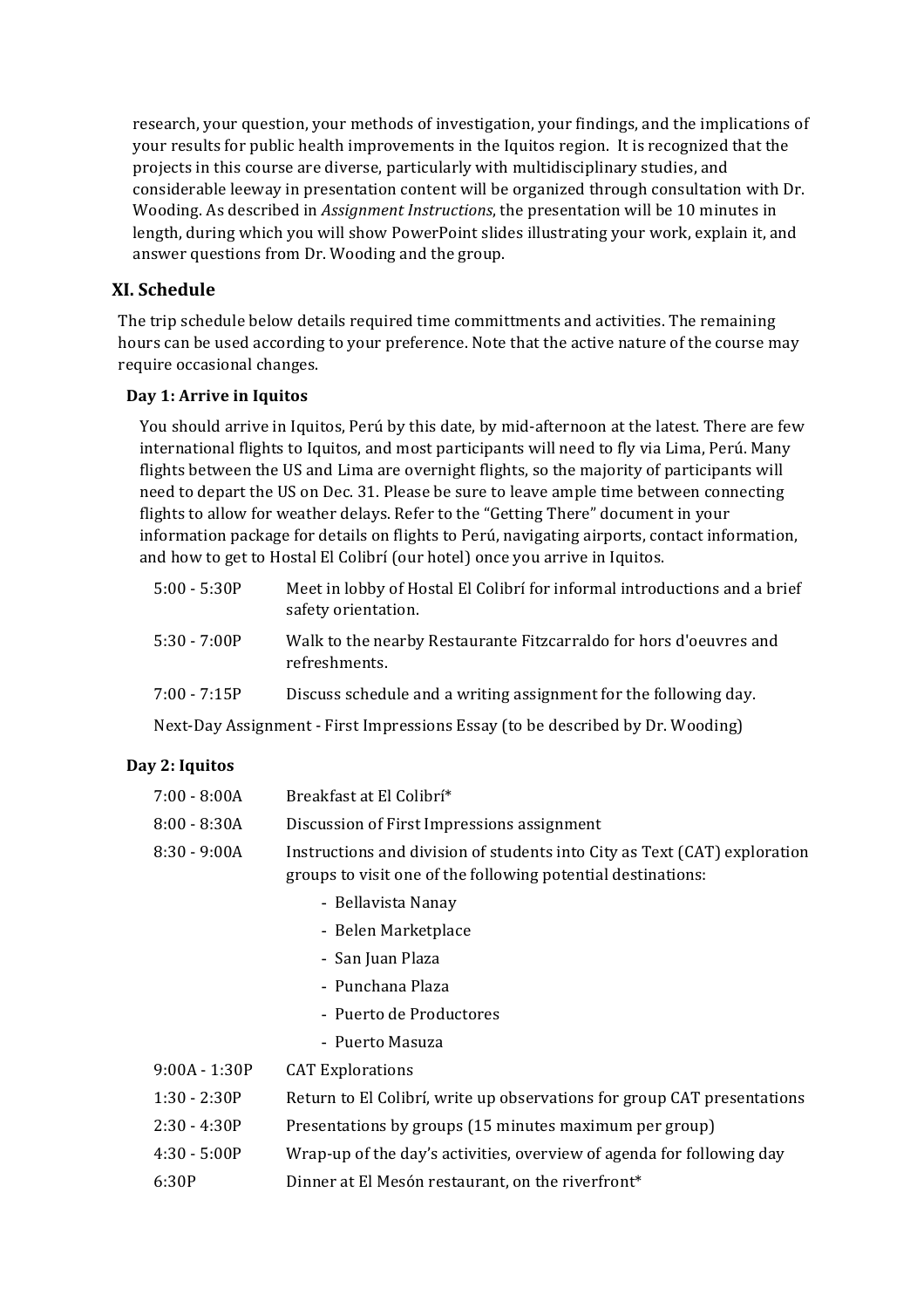*City* as Text Instructions - Students will be divided into groups of 3 or 4. Each group will combine participants from different disciplines and preferably have at least one Spanish speaker. A map of Iquitos showing the different areas, and the location of the hostel, will be given to each student along with a handout discussing CAT methodologies. Students will eat lunch in or near their assigned areas and will need a small amount of cash for transportation, food, and other small purchases. Students are encouraged to take cameras to "photo-document" their assigned areas.

Next-Day Readings - Hemming (2011) Chapter 1, Mann (2005)

Next-Day Listening - Charles (2011), Graber and Mirsky (2015)

\* Except where specifically noted, this will be the daily breakfast and dinner schedule for the duration in Iquitos. Breakfast will be at El Colibrí at 7:00A and dinner will follow the last scheduled activity for the day at El Mesón between 6:00P and 6:30P. Unless otherwise specifically noted, lunches will be on your own in whatever part of town you might be visiting. There are many options.

## **Day 3: Iquitos**

| $8:00 - 8:30A$  | Division of students into the second CAT exploration groups, with each<br>person visiting a location contrasting with the previous day (destination<br>options are same as previous day), and with different group members. |
|-----------------|-----------------------------------------------------------------------------------------------------------------------------------------------------------------------------------------------------------------------------|
| $8:30A - 1:00P$ | CAT exploration, with students having lunch on location                                                                                                                                                                     |
| $1:00 - 3:30P$  | Preparation of CAT group reports                                                                                                                                                                                            |
| $4:00 - 4:30P$  | CAT group presentations and discussions                                                                                                                                                                                     |
| $4:30 - 5:00P$  | Discussion of previous day's reading and listening                                                                                                                                                                          |
|                 | Next-Day Assignment - Revise Project Proposals - Revisions should reflect the experiences<br>that students have now had, along with any resources they have<br>discovered in the first two days of exploring the city.      |

Next-Day Reading - Gorman (2015)

## **Day 4: Iquitos**

| $7:00 - 8:00A$   | Breakfast at El Colibrí                                                                                          |
|------------------|------------------------------------------------------------------------------------------------------------------|
| $8:00 - 10:00A$  | Discussion of research techniques and methodologies, as well as ethical<br>considerations in conducting research |
| $10:00A - 4:00P$ | Personal research projects and exploration (guides and translators will<br>be available)                         |
| $4:00 - 4:30P$   | Feedback on revised project proposals with Dr. Wooding, and wrap-up<br>of the day's research activity            |
| $4:30 - 5:00P$   | Discussion of previous day's reading                                                                             |
| $5:00 - 6:30P$   | Video: The Mega Cities in the Mighty Amazon River (1hr36min)                                                     |
|                  |                                                                                                                  |

## **Day 5: Iquitos**

| 7:00 - 8:00A | Breakfast at El Colibrí                                                                  |
|--------------|------------------------------------------------------------------------------------------|
| 8:00 - 4:30P | Personal research projects and exploration (guides and translators will<br>be available) |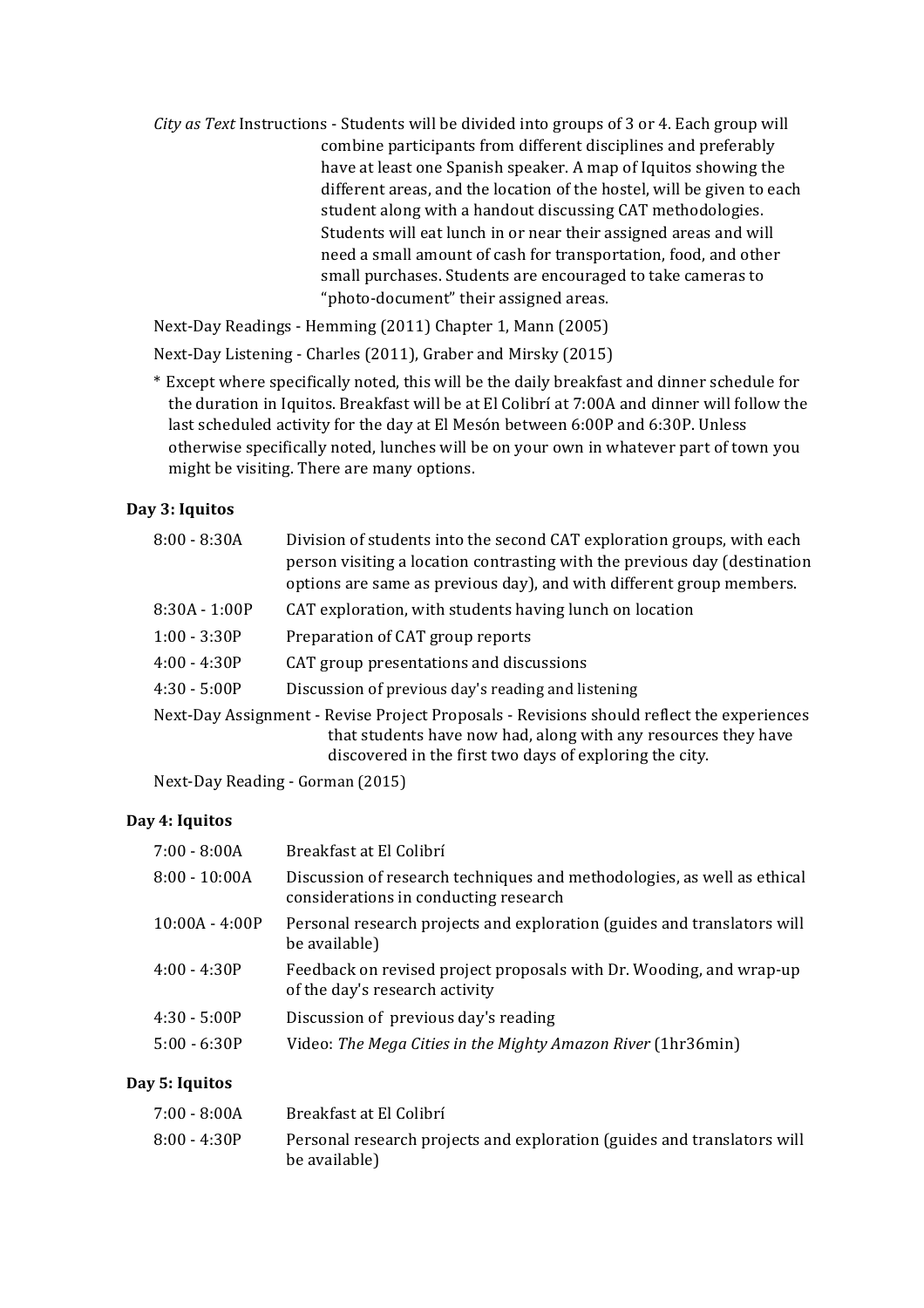- 4:30 5:00P Discussion of previous day's reading
- 5:00 6:30P Student presentations on research progress and early findings

Next-Day Assignment - Expectations for Madre Selva Biological Station - As in your first Expectations assignment, written en route to Perú, prepare a piece about your expectations, anticipations, and apprehensions.

#### **Day 6: Travel from Iquitos to Madre Selva Biological Station via Amazon River**

| $8:00 - 10:00A$                         | Morning free for work on research projects                                                |
|-----------------------------------------|-------------------------------------------------------------------------------------------|
| 10:00A                                  | Meet at El Colibrí with gear packed, ready to transfer to port facilities                 |
| 11:00A                                  | Departure from Iquitos aboard boat bound for the Madre Selva<br><b>Biological Station</b> |
| 12:30P                                  | Visit traditional rum distillery and nearby town                                          |
| 5:00P                                   | Arrival at Madre Selva Biological Station                                                 |
| $5:00 - 6:00P$                          | Field station orientation and rainforest nature walk                                      |
| 7:00P                                   | Dinner at field station                                                                   |
| 10:30P                                  | Electrical power off*                                                                     |
| Next-Day Readings - Olson et al. (2009) |                                                                                           |
|                                         |                                                                                           |

\* Electrical power at Madre Selva is provided by generator, which is turned off each night at this time unless otherwise arranged.

#### **Day 7: Madre Selva**

| 7:00A                               | <b>Breakfast</b>                                                                                     |
|-------------------------------------|------------------------------------------------------------------------------------------------------|
| $8:30 - 9:00A$                      | Select readings of Expectations assignment                                                           |
| $9:30 - 12:30P$                     | Visit to local Yagua (Comandancia) and mestizo communities (Santo<br>Tomás and Nueva Israel) by boat |
| 1:00P                               | Lunch at Madre Selva                                                                                 |
| $3:00 - 5:00P$                      | Work on personal research projects at field station or local<br>communities*                         |
| $6:30 - 7:00P$                      | Discussion of previous day's reading                                                                 |
| 7:00P                               | Dinner at field station                                                                              |
| $7:30 - 8:30P$                      | Dr. Wooding's presentation on pre-history and human influence in the<br>Amazon                       |
| 9:00P-10:00P                        | Moonlight boat excursion to see nocturnal wildlife (birds, frogs, and<br>caimans)                    |
| Next-Day Reading - Emperaire (2014) |                                                                                                      |

Next-Day Assignment - *First Impressions Writing* - Follow the same instructions as for *First Impressions Writing* assignment in Iquitos.

> \*Boat transportation to and from local communities will be available throughout your time at Madre Selva

## **Day 8: Madre Selva**

| 7:00A          | Breakfast                                  |
|----------------|--------------------------------------------|
| $9:30 - 1:00P$ | Personal research projects and exploration |
| 1:00P          | Lunch                                      |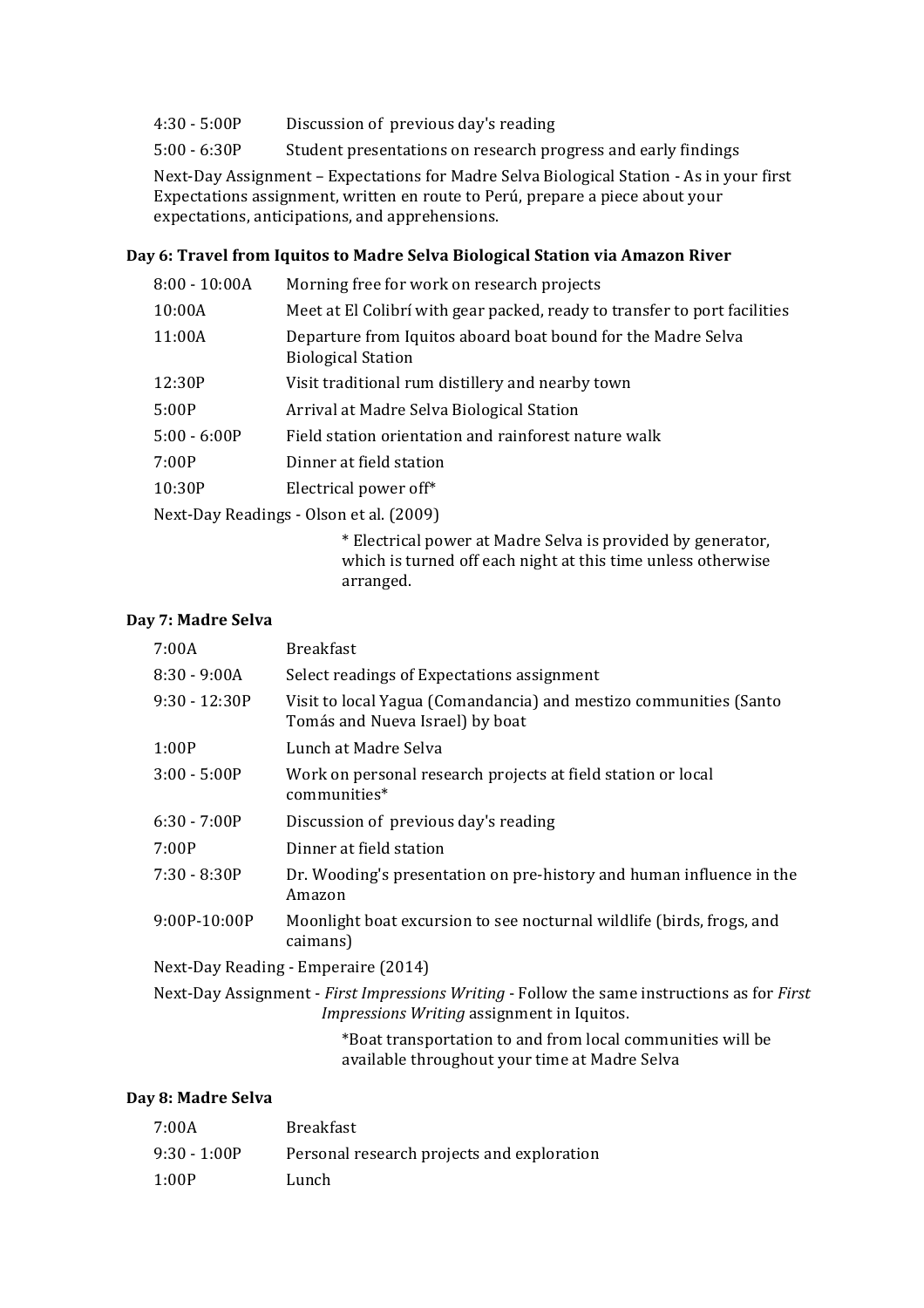| $3:00 - 5:00P$ | Personal research projects and exploration (as from 9:30A - 1:00P)  |
|----------------|---------------------------------------------------------------------|
| $6:00 - 6:30P$ | Discussion of Rural Livelihoods, Community Life and Making a Living |
| $6:30 - 7:00P$ | Discussion of previous day's reading                                |
| 7:00P          | Dinner                                                              |

# **Day 9: Madre Selva**

| 8:00A                                              | <b>Breakfast</b>                                  |  |
|----------------------------------------------------|---------------------------------------------------|--|
| $9:00 - 1:00P$                                     | Personal research projects and exploration        |  |
| 1:00P                                              | Lunch                                             |  |
| $2:00 - 6:30P$                                     | Personal research projects and exploration        |  |
| $6:30 - 7:00P$                                     | Discussion of previous day's reading.             |  |
| 7:00P                                              | Dinner                                            |  |
| $7:30 - 8:30P$                                     | Discussion of environmental changes in the Amazon |  |
| Next-Day Reading - Alexiades (1996), UNICEF (2009) |                                                   |  |

# **Day 10: Madre Selva**

| 7:00A             | <b>Breakfast</b>                                            |
|-------------------|-------------------------------------------------------------|
| $8:00 - 9:00A$    | Select readings of Madre Selva First Impressions assignment |
| $9:30 - 10:30A$   | Personal research projects and exploration                  |
| $10:30A - 12:30P$ | Visit to larger regional community (Yanashi)                |
| 1:00P             | Lunch                                                       |
| $3:00 - 5:00P$    | Personal research projects and exploration                  |
| $6:00 - 6:30P$    | Discussion of rural livelihoods and community life          |
| $6:30 - 7:00P$    | Discussion of previous day's reading                        |
| 7:00P             | Dinner                                                      |
|                   |                                                             |

# Day 11: Travel from Madre Selva to Iquitos via Amazon River

| 7:00A          | <b>Breakfast</b>                                     |
|----------------|------------------------------------------------------|
| 8:00A          | Departure from Madre Selva on boat bound for Iquitos |
| 12:00P         | Visit to special site en route to Iquitos            |
| 2:00P          | Arrive in Iquitos and transfer to El Colibrí         |
| $2:30 - 6:30P$ | Afternoon and evening free for research and writing  |
| 6:30P          | Dinner                                               |

# **Day 12: Iquitos**

| 7:00A           | Breakfast at El Colibrí                    |
|-----------------|--------------------------------------------|
| $8:00 - 12:00P$ | Personal research projects and exploration |
| 12:30P          | Lunch in town (on your own)                |
| $2:00 - 6:00P$  | Personal research projects and exploration |
| 6:30P           | Dinner                                     |

# **Day 13: Iquitos**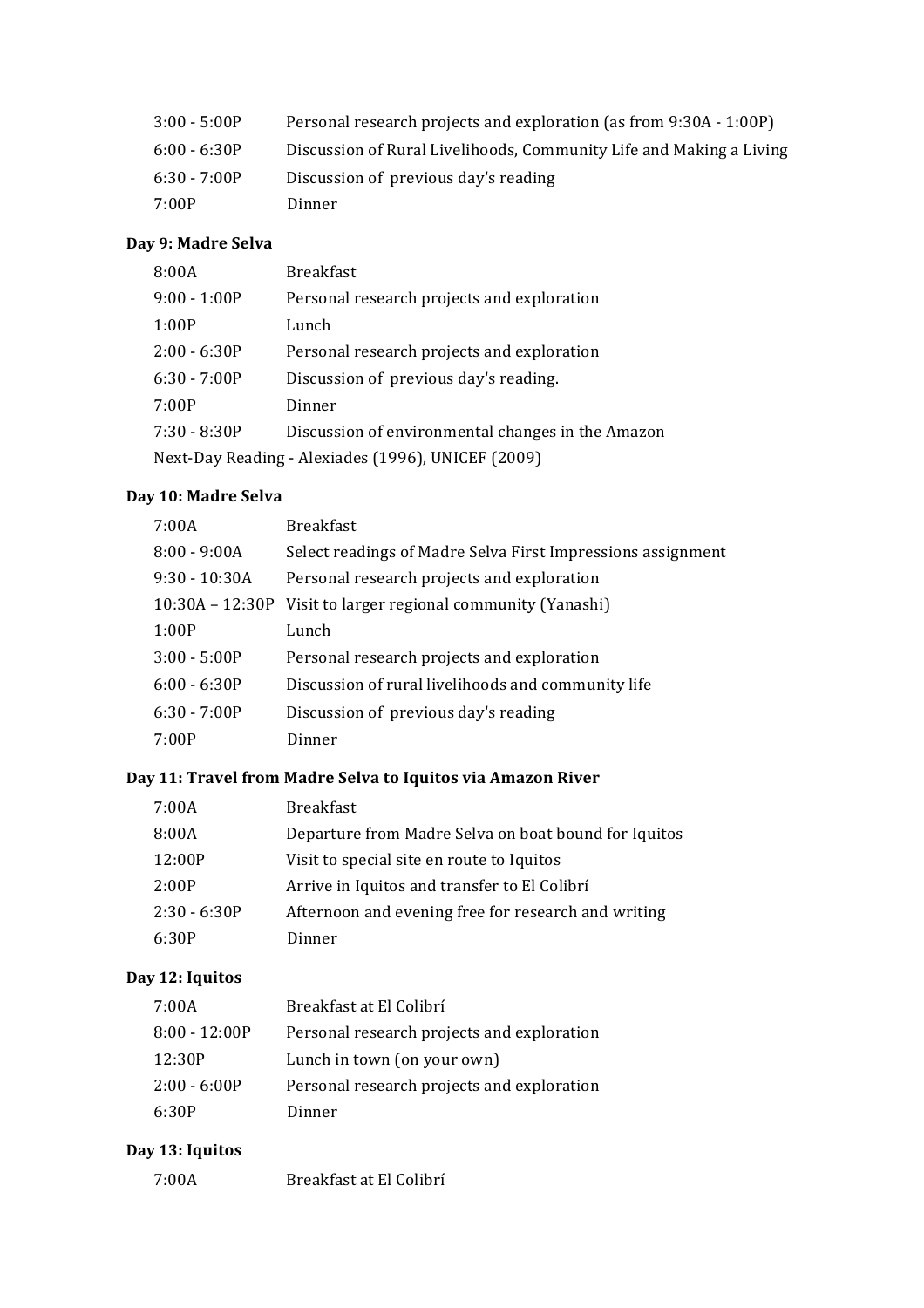| $8:00A - 12:00P$ | Individual writing and presentation preparation |
|------------------|-------------------------------------------------|
| 12:30P           | Lunch in town (on your own)                     |
| $2:00 - 6:00P$   | Individual writing and presentation preparation |
| 6:30P            | Dinner                                          |

### **Day 14: Iquitos**

This is the last official day of the course and ends at 5P. From that point forward students are free to depart onward to Lima and the US or other destinations.

| $7:00 - 8:00A$   | Breakfast at restaurant on the Plaza de Armas                                                                                       |
|------------------|-------------------------------------------------------------------------------------------------------------------------------------|
| $9:00A - 12:00P$ | Final individual presentations and discussion                                                                                       |
| $12:30 - 3:30P$  | End of course lunch and awards ceremony at El Mesón                                                                                 |
| 5:00P            | All pending assignments due in final format. Please note that<br>assignments will not be accepted after the course officially ends. |

## **XII. Additional Readings and Resources**

## **Agriculture**

- Ban, N, Coomes, OT (2004). "Home gardens in Amazonian Perú: Diversity and exchange of planting material." *Geographical Review* 94:348-367.
- Cattaneo, A (2002). *Balancing Agricultural Development and Deforestation in the Brazilian* Amazon. Washington, International Food Policy Research Institute.
- Chibnik, M (1994). *Risky Rivers: The Economics and Politics of Floodplain Farming in* Amazonia. Tucson, University of Arizona Press.
- Emperaire, L, Eloy, L (2014). Amerindian agriculture in an urbanizing Amazonia (Rio Negro, Brazil. *Bulletin of Latin American Research* 34:70-84.
- Hemming, J (2009). *Tree of Rivers: The Story of the Amazon*. London, Thames & Hudson: 389-324.
- Wallace, S (2007). *Farming the Amazon*. National Geographic Magazine. http://environment.nationalgeographic.com/environment/habitats/last-of-amazon
- Sherman M, Ford, J, Llanos-Cuentas, A, Valdivia, MJ, Bussalleu, A, Indigenous Health Adaptation to Climate Change (IHACC) Research Group (2015). Vulnerability and adaptive capacity of community food systems in the Peruvian Amazon: a case study from Panaillo. *Natural Hazards* 77:2049-2079.
- Emperaire, L, Eloy, L (2014). Amerindian agriculture in an urbanizing Amazonia (Rio Negro, Brazil. *Bulletin of Latin American Research* 34:70-84.
- Sierra, R (2015). Food production systems in the Amazon. In *Encyclopaedia of the History of Science, Technology, and Medicine in Non-Western Cultures*.
- Lamont, SR. Eshbaugh, WH. Greenberg, AM (1999). Species composition, diversity, and use of homegardens among three Amazonian villages. *Economic Botany* 53:312-326.

## **Climate Change**

- Bush, MB, Fenley, JR, Gosling, WD (Eds.). *Tropical Rainforest Responses to Climatic Change*. 2nd Ed. Springer, Berlin Heidelberg.
- Davidson EA, de Araújo AC, Artaxo P, Balch JK, Brown IF, C Bustamante MM, Coe MT, DeFries RS, Keller M, Longo M, Munger JW, Schroeder W, Soares-Filho BS, Souza CM Jr, Wofsy SC. (2012). The Amazon Basin in transition. *Nature* 481:321-328.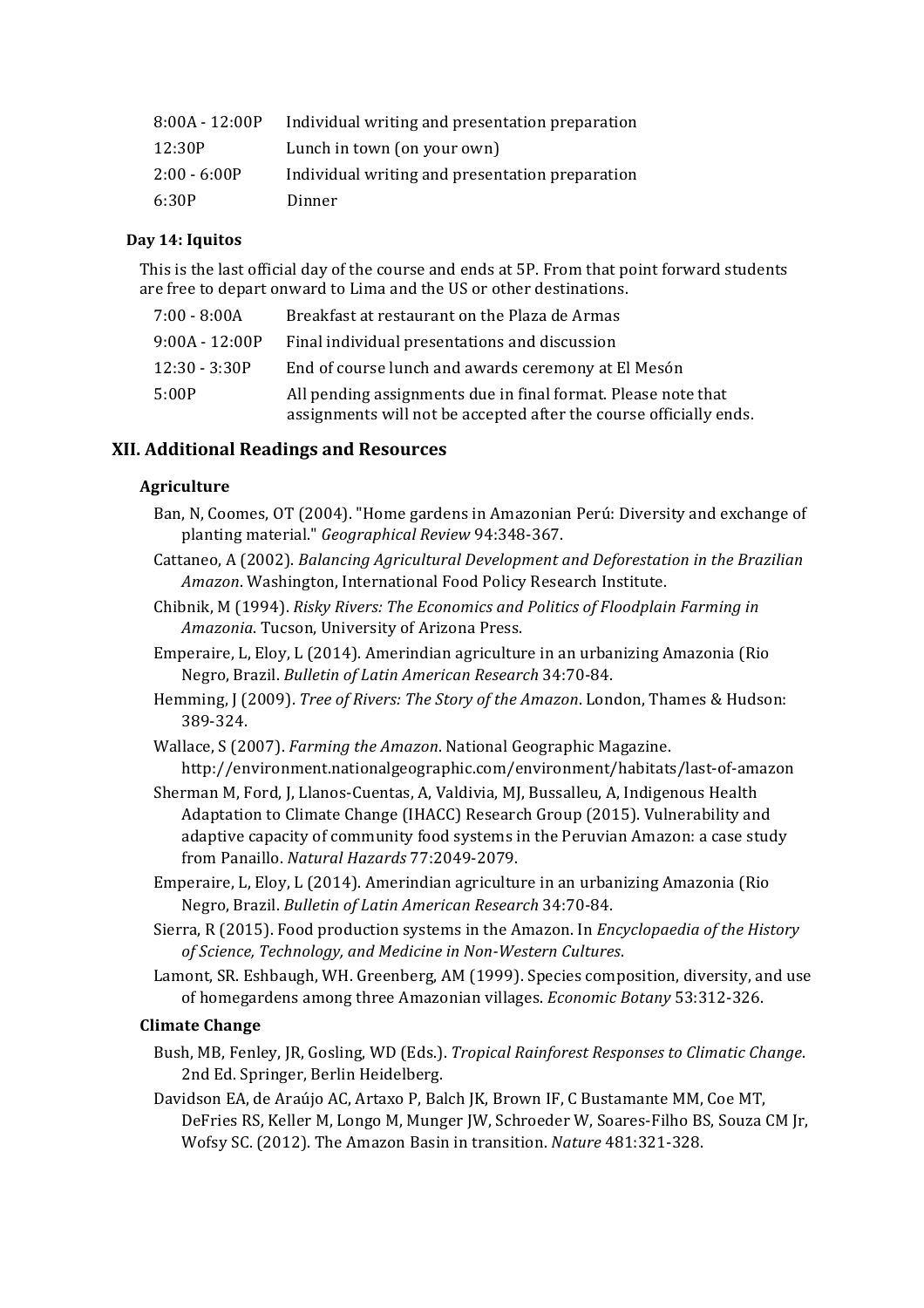- Kronik, J, Verner, D (2010). *Indigenous Peoples and Climate Change in Latin America and* the Caribbean. Washington, The World Bank.
- Sherman, M, Ford, J, Llanos-Cuentas, A, Valdivia, MJ, Bussalleu, A, Indigenous Health Adaptation to Climate Change (IHACC) Research Group (2015). Vulnerability and adaptive capacity of community food systems in the Peruvian Amazon: a case study from Panaillo. *Natural Hazards* 77:2049-2079.
- Unicef (2009). *Climate Change and Children in the Brazilian Amazon Region*.

Wade, L (2015). Global warming is already clobbering the Amazon. *Wired Magazine* http://www.wired.com/2015/04/global-warming-already-clobbering-amazon

#### **Ecology and Environment**

Kricher, JC (1999). *A Neotropical Companion: An Introduction to the Animals, Plants, and Ecosystems of the New World Tropics*. Princeton University Press, Princeton, NJ.

Goulding, M (1993). Flooded forests of the Amazon. *Scientific American* 268: 114.

Graber, C, Mirsky, S (2015). Humans and the Amazon: A 13,000-Year Coexistence (Podcast). *Scientific American*

http://www.scientificamerican.com/podcast/episode/humans-and-the-amazon-a-13- 000-year-coexistence/

- National Geographic (1997). *Manu: Perú's Hidden Rainforest.* (Video) https://www.youtube.com/watch?v=3\_jt2PghjTM
- Travel Planet (2015). *The Mega Cities in the Mighty Amazon River Belem and Manaus* (Video) https://www.youtube.com/watch?v=hIVzVG393ik

#### **Environmental Change**

- Adams, C, Murrieta, RSS, Neves, WA, Harris, M (Eds.) (2008). *Peasant Societies in a Changing Environment: Political Ecology, Invisibility and Modernity in the Rainforest.* New York, Springer.
- Andersen, LE, Granger, CWJ, Reis, EJ, Weinhold, D, Wunder, S (2002). The Dynamics of *Deforestation and Economic Growth in the Brazilian Amazon*. Cambridge University Press, Cambridge, UK.
- Barras, C (2015). Fires shape the Amazon savannah. New Scientist 3028:9.
- Fraser, B (2014). Oil spill in Amazon sickens villagers, kills fish. *Scientific American* http://www.scientificamerican.com/article/oil-spill-in-amazon-sickens-villagerskills-fish/
- Fraser, B (2011) Peruvian gold comes with mercury health risks. *Scientific American* http://www.scientificamerican.com/article/Peruvian-gold-health-risks/
- Lambin, EF, Turner, BL et al. (2001). The causes of land-use and land-cover change: Moving beyond the myths. *Global Environmental Change* 11:261-269.
- Unruh, JD, Krol, MS, Kliot, N (Eds.) (2004). *Environmental Change and its Implications for* Population Migration. Dordrecht, The Netherlands.

### **Health Care**

Cotlear, D (Ed.) (2006). A New Social Contract for Perú: An Agenda for Improving *Education, Health Care, and the Social Safety Net*. World Bank.

Demaio, A (2014). A Peruvian Story of Cancer, and Health. *PLoS Blogs* http://blogs.plos.org/globalhealth/2014/06/Peruvian-story-cancer-health/

Fraser, B (2006). Providing medical care in the Peruvian Amazon. *The Lancet* 368:1409.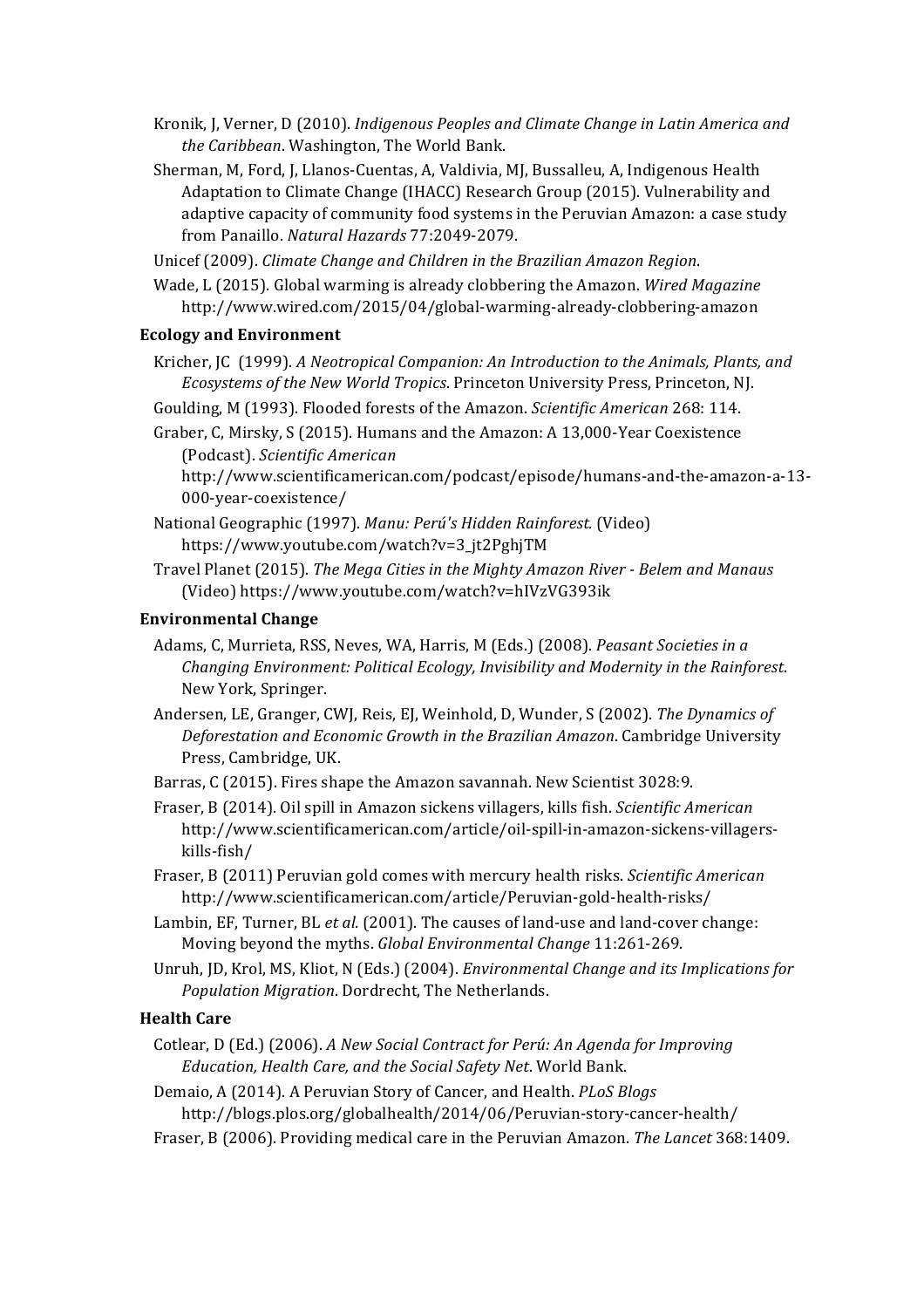- Huicho L, Dávila M, Campos M, Drasbek C, Bryce J, Victora CG. (2005). Scaling up integrated management of childhood illness to the national level: achievements and challenges in Perú. *Health Policy and Planning* 20:14-24.
- Pultarova, T (2014). Telemedicine to cut infant death in the Amazon. *Engineering and Technology Magazine* http://eandt.theiet.org/news/2014/may/amazon-telemedicineinfant-death.cfm
- Soto G, Araujo-Castillo RV, Neyra J, Fernandez M, Leturia C, Mundaca CC, Blazes DL. (2008). Challenges in the implementation of an electronic surveillance system in a resource-limited setting: Alerta, in Perú. *BioMedCentral Proceedings* 14 Suppl 3:S4
- Wootton, R, Patil, NG, Scott, RE, Ho, K (Eds.) (2009). Telehealth in the Developing World. The Royal Society of Medicine Press, London.
- Walraven, G. (2011). *Health and Poverty: Global Health Problems and Solutions*. Earthscan, Washington, DC.
- Werner, D., Thuman, C., Maxwell, J. (2013). Where There is No Doctor: A Village Health Care *Handbook*. Hesperian Health Guides, Berkeley.

## **History and Culture**

- Balee, W (2013). *Cultural Forests of the Amazon: A Historical Ecology of People and their* Landscapes. The University of Alabama Press, Tuscaloosa.
- Chagnon, N (2012). The Yanomamo (Case Studies in Cultural Anthropology). Wadsworth, Belmont, CA.
- Chibnik, M (1994). *Risky Rivers: The Economics and Politics of Floodplain Farming in Amazonia.* Tucson, University of Arizona Press.
- Holmberg, AF (1985). *Nomads of the Long Bow: The Siriono of Eastern Bolivia*. Waveland Press, Long Grove, IL.
- Mann, CC (2005). 1491: New Revelations of the Americas before Columbus. New York, Alfred A. Knopf.

## **Infectious Disease**

Beaubien, J (2015). *She's Got One Of The Toughest Diseases To Cure. And She's Hopeful.* National Public Radio Broadcast

http://www.npr.org/sections/goatsandsoda/2015/05/20/403277707/shes-got-oneof-the-toughest-diseases-to-cure-and-shes-hopeful

Beaubien, J (2015). They're Going Door To Door In The Amazon To See Why People Get Sick. National Public Radio Broadcast

http://www.npr.org/sections/goatsandsoda/2015/05/19/401970884/theyre-goingdoor-to-door-in-the-amazon-to-see-why-people-get-sick

- Charles, D (2011). *In Heart Of Amazon, A Natural Lab To Study Diseases*. National Public Radio http://www.npr.org/2011/06/09/137062165/in-heart-of-amazon-a-naturallab-to-study-diseases
- Chowell G, Cazelles B, Broutin H, Munayco CV (2011). The influence of geographic and climate factors on the timing of dengue epidemics in Perú, 1994-2008. *BioMedCentral Infectious Disease* PMID: 21651779
- Ford CM, Bayer AM, Gilman RH, Onifade D, Acosta C, Cabrera L, Vidal C, Evans CA (2009). Factors associated with delayed tuberculosis test-seeking behavior in the Peruvian Amazon. *American Journal of Tropical Medicine and Hygiene* 81:1097-1102.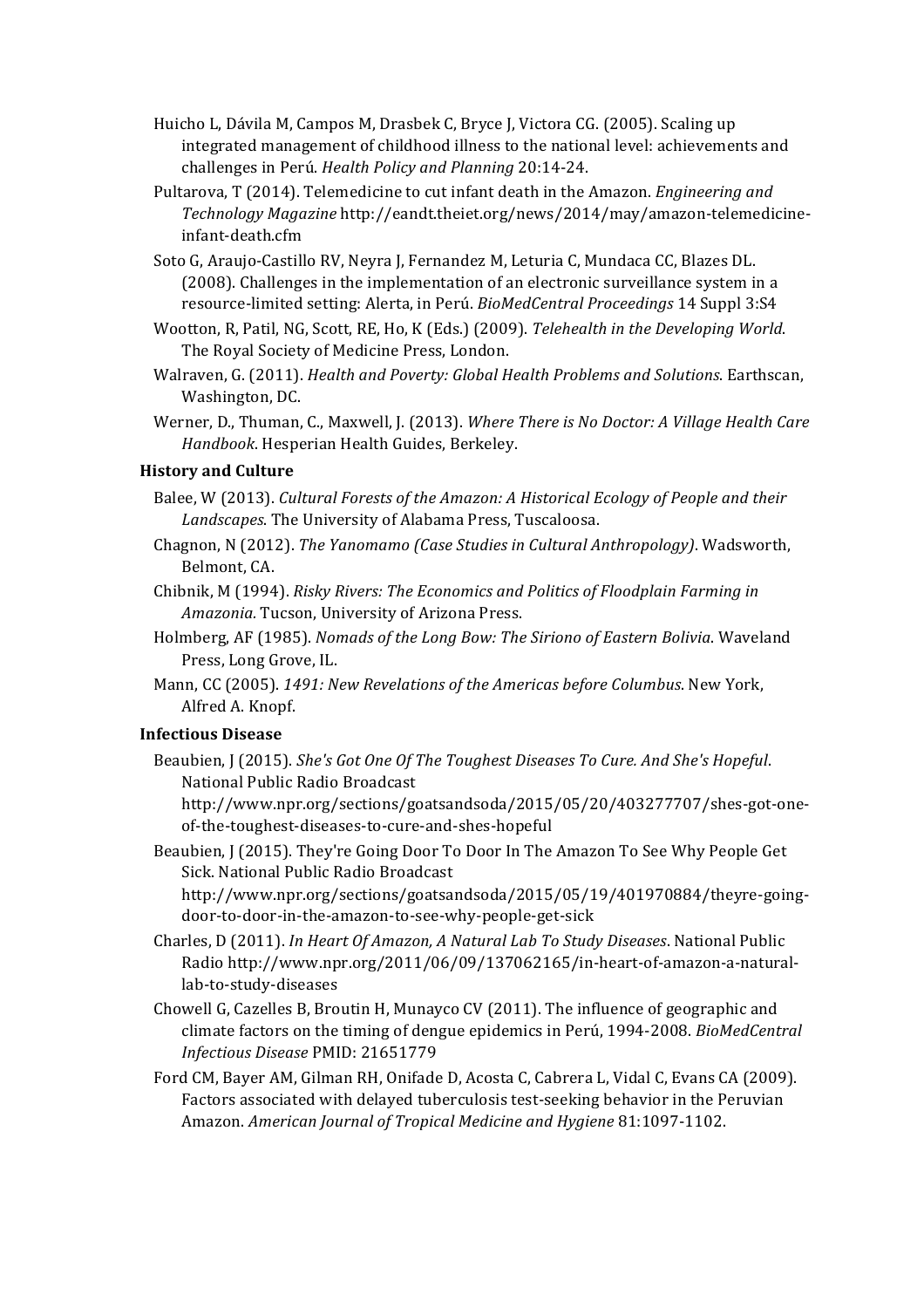Gorman, P (2015). Dengue in Iquitos, Perú. *Huffington Post*. http://www.huffingtonpost.com/peter-gorman/dengue-in-iquitos-Perú\_b\_831814.html

- Mitnick, C, Bayona, J, Palacios, E, Shin S, Furin J, Alcántara F, Sánchez E, Sarria, M, Becerra, M, Fawzi, MC, Kapiga S, Neuberg D, Maguire,  $[H, Kim, IY, Farmer P (2003)$ . Communitybased therapy for multidrug-resistant tuberculosis in Lima, Perú. *New England Journal of Medicine* 348:119-128.
- Morrison AC, Minnick SL, Rocha C, Forshey BM, Stoddard ST, Getis A, Focks DA, Russell KL, Olson JG, Blair PJ, Watts DM, Sihuincha M, Scott TW, Kochel TJ (2010). Epidemiology of dengue virus in Iquitos, Perú 1999 to 2005: interepidemic and epidemic patterns of transmission. *PLoS Neglected Tropical Diseases* 4:e670.
- Paz-Soldan VA, Alban RE, Dimos Jones C, Powell AR, Oberhelman RA. (2014). Patient Reported Delays in Seeking Treatment for Tuberculosis among Adult and Pediatric TB Patients and TB Patients Co-Infected with HIV in Lima, Perú: A Qualitative Study. *Frontiers in Public Health PMID: 25566523*
- Silver, M. (2015). *TB patients that the world writes off are getting cured in Perú*. National Public Radio Boradcast http://www.npr.org/sections/goatsandsoda/2015/03/24/394919991/tb-patientsthat-the-world-writes-off-are-getting-cured-in-Perú
- Stoddard ST, Wearing HJ, Reiner RC Jr, Morrison AC, Astete H, Vilcarromero S, Alvarez C, Ramal-Asayag C, Sihuincha M, Rocha C, Halsey ES, Scott TW, Kochel TJ, Forshey BM. (2014). Long-term and seasonal dynamics of dengue in Iquitos, Perú. *PLoS Neglected Tropical Diseases* 7:e3003.
- Uenuma, F. (2010). Doctors in Perú battle increasingly drug-resistant TB. Washington Post http://www.washingtonpost.com/wpdyn/content/article/2010/03/02/AR2010030201143.html
- Wingfield T, Schumacher SG, Sandhu G, Tovar MA, Zevallos K, Baldwin MR, Montoya R, Ramos ES, Jongkaewwattana C, Lewis JJ, Gilman RH, Friedland JS, Evans CA. (2014). The seasonality of tuberculosis, sunlight, vitamin D, and household crowding. *Journal of Infectious Disease* 210:774-783.

## **Maternal and Pediatric Health**

- Bristol, N (2009). Dying to give birth: fighting maternal mortality in Perú. *Health Affairs* 28:997-1002.
- Fraser, B (2008) Perú makes progress on maternal health. *Lancet* 371:1233-1234
- Luz TC, Suárez-Mutis MC, Miranda ES, Moritz AF, Freitas LF, Brasil Ide C, Osorio-de-Castro CG. (2013). Uncomplicated malaria among pregnant women in the Brazilian Amazon: local barriers to prompt and effective case management. *Acta Tropica* 125:137-142.
- Physicians for Human Rights. (2007). *Deadly delays: maternal mortality in Perú: a rightsbased approach to safe motherhood*. Physicians for Human Rights, Cambridge, MA. http://physiciansforhumanrights.org/library/report-2007-11-28.html

## **Malaria**

- Olson, S.H., Gangnon, R., Elguero, E., Durieux, L., Guegan, J.-F., Foley, J.A., Patz, J.A. (2009). Links between climate, malaria, and wetlands in the Amazon basin. *Emerging Infectious Diseases* 14:659-662.
- Packard, R.M. (2011). *The Making of a Tropical Disease: A Short History of Malaria (Johns Hopkins Biographies of Disease*). Baltimore, Johns Hopkins University Press.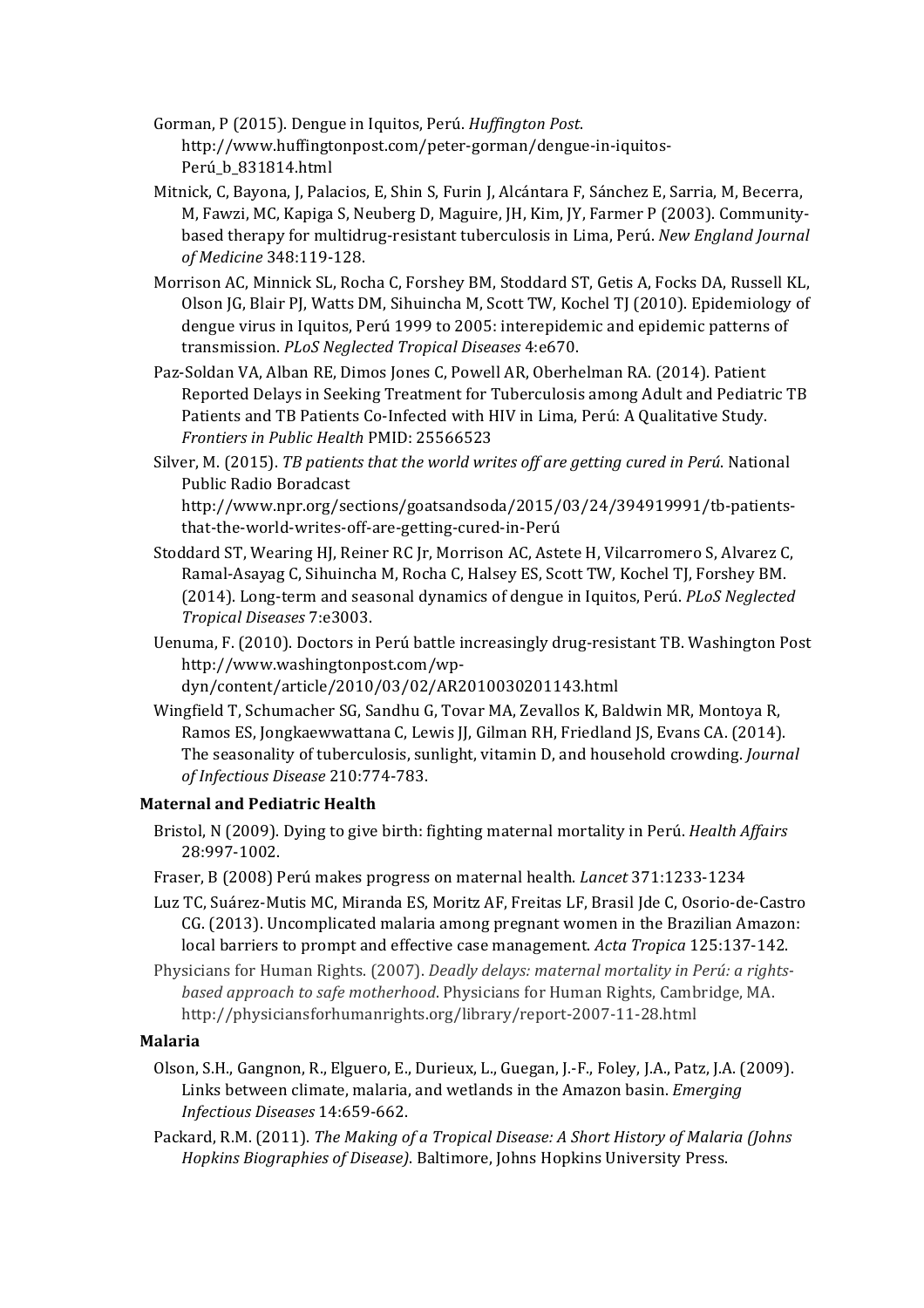- Parekh, F.K. (2006). *Malaria infection during pregnancy in the hypoendemic Amazon region* of Iquitos, Perú. PhD Thesis, Tulane University.
- Shah, S. (2011). *The Fever: How Malaria Has Ruled Humankind for 500,000 Years*. New York, Picador.

### **Natural Resources**

- Coomes, O. T. (1995). "A century of rain forest use in Western Amazonia: Lessons for extraction-based conservation of tropical forest resources." *Forest & Conservation History* 39:108-120.
- Eloy, L., Brondizio, E.S., do Pateo, R. (2014). New perspectives on mobility, urbanisation and resource management in riverine Amazonia. *Bulletin of Latin American Research* 34:3-18.
- Espinosa, M. C.  $(2008)$ . "What has globalization to do with wildlife use in the remote Amazon? Exploring the links between macroeconomic changes, markets and community entitlements." *Journal of Developing Societies* 24: 489-521.
- Nasuti, S., Eloy, L., Raimbert, C., le Tourneau, F.-M. (2014). Can rural-urban household mobility indicate differences in resource management within Amazonian communities? *Bulletin of Latin American Research* 34:35-52.
- Padoch, C., E. Brondizio, et al. (2008). "Urban forest and rural cities: Multi-sited households, consumption patterns, and forest resources in Amazonia." *Ecology and Society* 13:16.
- Penn, J. W. (2008). Non-timber forest products in Peruvian Amazonia: Changing patterns of economic exploitation. *Focus on Geography* 51:18-25.
- Pokorny, B. (2013). *Smallholders, Forest Management and Rural Development in the Amazon*, London, Routledge.
- Ringhofer, L. (2009). *Fishing, Foraging and Farming in the Bolivian Amazon: On a Local Society in Transition*. New York, Springer.
- van Vliet N, Quiceno-Mesa MP, Cruz-Antia D, Morsello C, Adams C, Mori F, Yagüe B, Hernández, S, Bonilla T, Tellez L, Neves de Aquino L, Moreno J, Schor T, De Oliveira Princi M, Haiden E, Trujillo F, Nasi R. (2014). Bushmeat in the tri-frontier region of Brazil, Perú and Colombia: Demise or persistence? *Center for International Forestry Research (CIFOR) Occasional Paper 118*. Bogor, Indonesia.
- McGrath, D.G., Lopes da Silva, U., Crossa, N.M.M. (1997) A traditional floodplain fishery on the lower Amazon river, Brazil. *Naga, the ICLARM Quarterly*.
- Murray, TP, Waltner-Toews, D, Sanchez-Choy, J, Sanchez-Zavala, F (2008). Food, floods, and farming - an ecosystem approach to human health on the Peruvian Amazon frontier. In D Waltner-Toews, JJ Kay & NME Lister (Eds.), The Ecosystem Approach -*Complexity, Uncertainty, and Managing for Sustainability*. New York, NY: Columbia University Press.
- Sobreiro, T (2014). Urban-rural livelihoods, fishing conflicts, and indigenous movements in the middle Rio Negro region of the Brazilian Amazon. *Bulletin of Latin American Research* 34:53-69.

#### **Nutrition**

Acuña K, Pires C, Santos G, Hashimoto R, Pinheiro L, Mazuy N, Machado A, Oliveira C, Camilo M, Wismann P, Lima M, Costa-Matos A, Waitzberg DL, Cruz T. (2008). Detection of nosocomial malnutrition is improved in Amazon region by a standard clinical nutrition education program. *Nutricion Hospitalaria* 23:60-67.